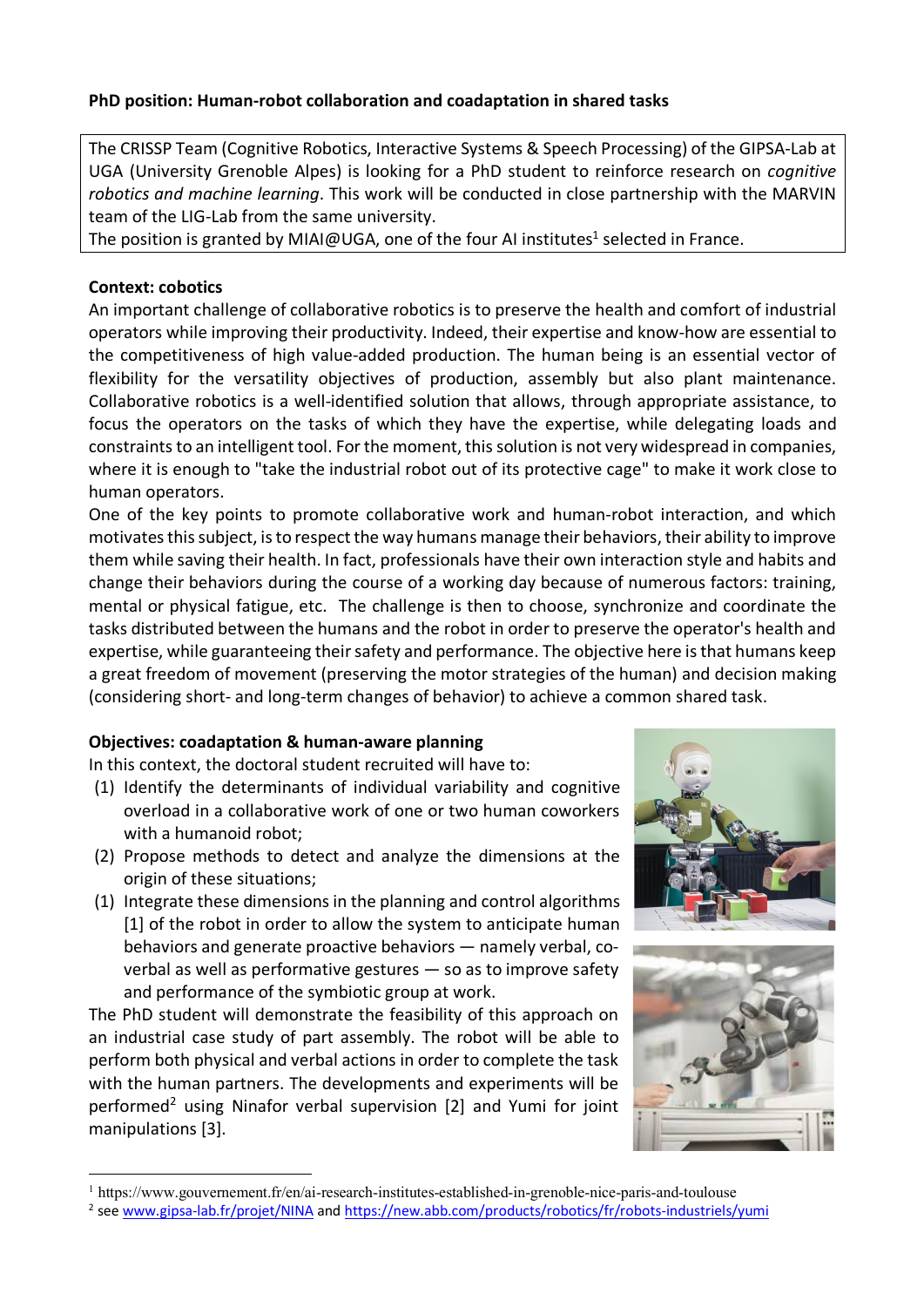You will be supervised by Prof Gérard Bailly (www.gipsa-lab/~gerard.bailly) together with Dr. Damien Pellier (lig-membres.imag.fr/PPerso/membres/pellier) and Dr. Frédéric Elisei (www.gipsalab.fr/~frederic.elisei). You will be part of an interdisciplinary research team, focusing on "Collaborative Intelligent Systems" (https://miai.univ-grenoble-alpes.fr/recherche/chaires) as part of the MIAI@UGA AI institute.

Global Shanghai Ranking for Academic Subjects 2018 places UGA (www.univ-grenoblealpes.fr/english/) as the no. 1 French university in 11 subjects, and internationally ranks 31st in Computer Sciences & Engineering. With 46,000 students and 5,800 staff, the university hosts 80 laboratories in a landscaped campus of 175 hectares surrounded by mountains. You will join the CRISSP team which is part of GIPSA-Lab, a research lab of more than 350 persons developing today the tech of tomorrow.

## **Profile of the candidate**

You must have an MSc degree in computer science, electrical engineering, cognitive engineering or areas relevant to the research topic. Good programming skills are required (C++, Python, or other), as well as training in machine learning (in particular PyTorch). English (spoken as well as written) is mandatory. Being fluent in French language is a plus. The PhD position is highly interdisciplinary and requires an understanding and/or interest in psychology and social sciences.

### **Further details:**

- The position is now open but preferably will start on 1st October 2020. It is fully funded by MIAI@UGA for 3 years. Be aware that recruitment of non EU-students may delay this taking up
- The net salary will be approximately 1700€ per month. The salary may be raised to 1950€ with a complementary teaching service. You will also receive a holiday allowance and will enjoy full social security cover. Additional financial support is available for attending conferences and workshops.
- You will be affiliated with the GIPSA-Lab. While the research will be based in Grenoble, occasional travel to international schools, conferences or workshops will be required.
- You will be enrolled in the doctoral training programme offered by the Doctoral School of Engineering.
- University encourages equal opportunities and will consider applications only based on your potential as an early career researcher.

### **How to apply**

For informal queries, do not hesitate to contact Gérard Bailly (gerard.bailly@gipsa-lab.fr). Your application should include:

- a letter motivating your application
- a CV, copies of relevant exams, grades, master thesis work or publications
- the names and contact details of at least 2 referees. Recommendation letters should be included with your application

Applicants should send their application to gerard.bailly@gipsa-lab.fr (cc. damien.pellier@imag.fr and frederic.elisei@gipsa-lab.fr). The application is open until the position is fulfilled. Selected candidates will be invited for interview, which can be organised over Skype if necessary.

### **References**

[1] Ghallab M., D. Nau and P. Traverso, "Automated Planning", Morgan-Kaufman, 2017.